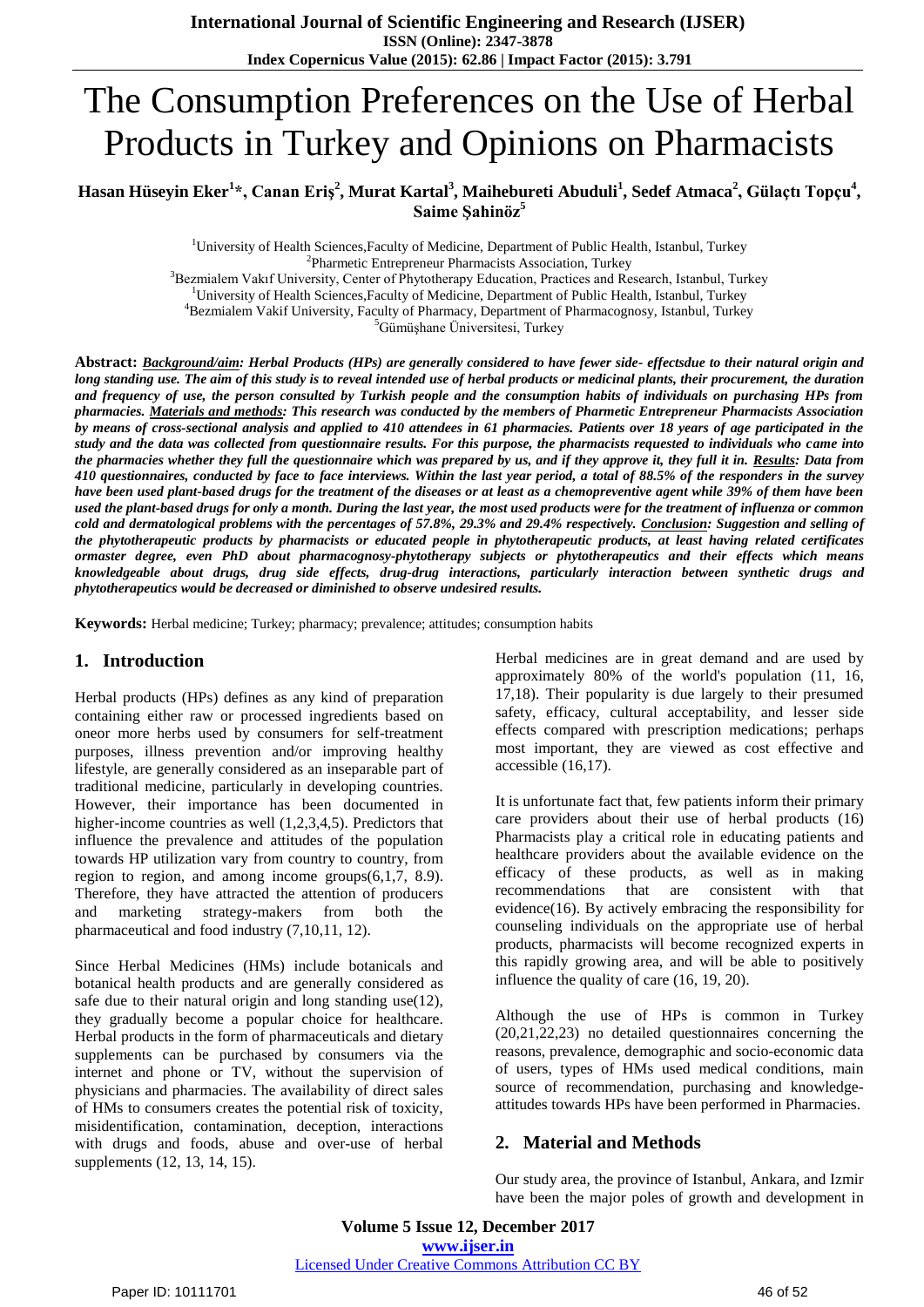Turkey. Istanbul which is home to nearly 18 percenof the population and its population is increasing by nearly 2 percent each year, and in 2013, its settled population reached 14 million. When domestic and international tourists are added to this number, it becomes quite difficult to manage the crowd gathered in Istanbul. This mega city generates 27.5 percent of the country's national income. Out of the total workers in Istanbul, a total of 62 percent are in the services sector and 38 percent are in industrial sectors.

Ankara is home to 6.4 percent of the country's population and its contribution to the national income is 8.5 percent. As would be expected, it is a services sector metropolis. Izmir has a share of 6.6 percent of the national income, but differs from the other two in a sense that 12 percent of its population is part of the agriculture. In Izmir, industry and services have an equal size.

This research was conducted from May 27 to 29, 2015 at 61 pharmacies located in all members of Pharmetic Entrepreneur Pharmacists Association in Istanbul, Ankara and Izmir. Attendees were informed prior to research, verbal consent was obtained from the attendees who volunteered and they were requested to complete the questionnaire prepared by the researchers. Research questionnaire is composed of 20 questions which contain information like socio-demographical data, consumption and frequency of herbal products. They were requested to score questions like product use, place of information and point of purchase preferences from 1 to 7 (1 most preferred, 7 least preferred). This research was conducted

for the purpose of revealing intended use of herbal products or medicinal plants by Turkish people, their procurement, duration and frequency of use, persons consulted and consumption habits. Data was evaluated by the software SPSS 16,0. As statistical method, frequency, arithmetic mean, chi square, Anova and Student t tests were used.

## **3. Results**

Out of 410 attendees who participated the research, 56.3% were female, regarding educational level, 51.2% were graduates of high school or higher. About 88.5 % of attendees stated that they used medicinal plants or herbal products for the purpose of treatment or as a support to treatment within last year while 85% stated that they would recommend to their next of kin products they used for the purpose of treatment or as support to treatment and benefited.

More than one third of the attendees (39%) used herbal products for the purpose of treatment or as support to treatment for a period of less than a month during last year. The products used most within last year were against influenza or common cold, skin diseases and hair problems 57.8%, 29.3% and 29.4% respectively (Table 1). Around 35% of the attendees stated that they were influenced by programs, advertisements, news etc. of non-physician or non-pharmacist people in the media.

| Product type                                                | Number n: $(410)$ | % (100) |
|-------------------------------------------------------------|-------------------|---------|
| Skin condition                                              | 120               | 29.3    |
| Common cold                                                 | 237               | 57.8    |
| Obesity / being overweight                                  | 101               | 24.6    |
| Cardiovascular diseases                                     | 73                | 17.8    |
| Chronic diseases (such as diabetes, blood pressure, asthma) | 70                | 17.1    |
| Urinary tract diseases                                      | 70                | 17.1    |
| Hemorrhoid treatment                                        | 50                | 12.2    |
| Hair diseases                                               | 121               | 29.5    |
| Sexual problems                                             | 52                | 12.7    |
| Mental problems and sleep disorder                          | 106               | 25.9    |
| Joint disorders                                             | 85                | 20.7    |
| Cancer treatment                                            | 27                | 6.6     |

|  |  |  |  |  |  | Table 1: Distribution of medicinal plant/herbal products used by the attendees during last one year |  |  |
|--|--|--|--|--|--|-----------------------------------------------------------------------------------------------------|--|--|
|--|--|--|--|--|--|-----------------------------------------------------------------------------------------------------|--|--|

Although rates of using herbal products for the purpose of treatment or as a support to treatment within the last one year were 90.4% for females and 86% for males, this difference was not found to be significant statistically  $(p>0.05)$ . Males who attended the research stated that they used herbal products or medicinal plants for the purpose of treatment or as a support to treatment against cardiovascular diseases, and sexual problems within the last year more in comparison to females  $(p<0.05)$ However, no statistical differences could be found between gender and rates of other medical herbal products used (p>0.05(Table 2).

It was determined that out of the attendees, 93.3% with high school and higher education and 83.2% of those with sub-high school education used herbal products for the purpose of treatment or as a support to treatment within the last year ( $p<0.05$ ) 34.8% of those with education level of high school and higher stated that they preferred to use herbal products against skin disease and 34.3% against hair diseases ( $p<0.05$ ) (Table 2).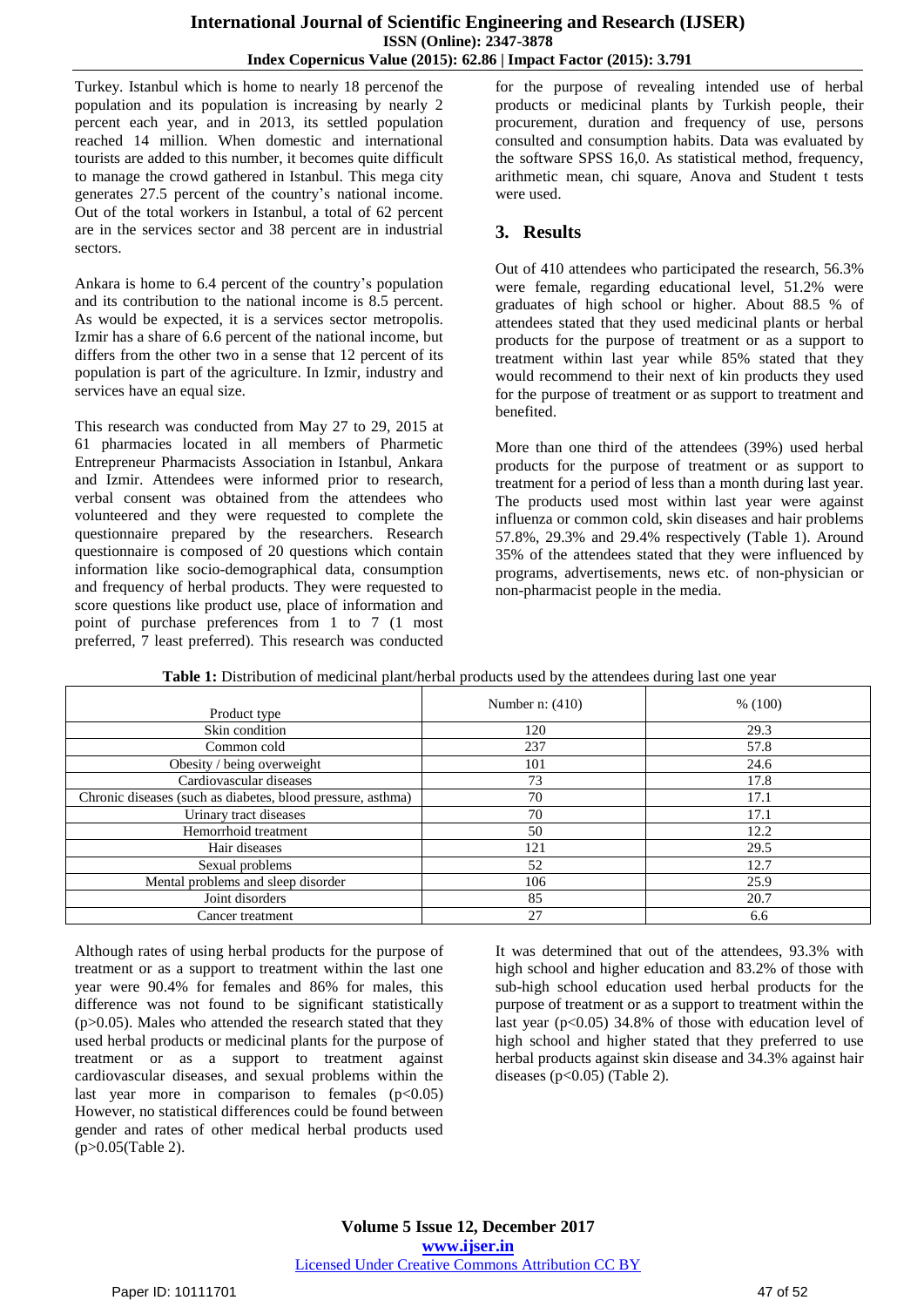#### **International Journal of Scientific Engineering and Research (IJSER) ISSN (Online): 2347-3878 Index Copernicus Value (2015): 62.86 | Impact Factor (2015): 3.791**

**Table 2:** Distribution of Medicinal Plants/Herbal Products used by the Attendees During Last Year according to Gender and

| Educational Level                                              |                    |                        |              |                                |                           |       |
|----------------------------------------------------------------|--------------------|------------------------|--------------|--------------------------------|---------------------------|-------|
| Product Use                                                    | Gender             |                        |              | <b>Educational Level</b>       |                           |       |
|                                                                | Male (178)<br>$\%$ | Female $(230)$<br>$\%$ | $\mathbf{P}$ | <b>Below</b><br>High<br>School | High School and<br>Higher | p     |
| Product Use Within last year                                   | 86.0               | 90.4                   | .164         | 83.7                           | 93.3                      | 0.002 |
| Product type                                                   |                    |                        |              |                                |                           |       |
| Skin problems                                                  | 29.1               | 29.4                   | 1.000        | 23.2                           | 34.8                      | 0.012 |
| Common cold                                                    | 57.0               | 58.4                   | 0.840        | 54.5                           | 60.5                      | 0.213 |
| Obesity / being overweight                                     | 21.2               | 27.3                   | 0.167        | 21.7                           | 27.6                      | 0.171 |
| Cardiovascular diseases                                        | 22.3               | 14.3                   | 0.038        | 14.6                           | 21.0                      | 0.121 |
| Chronic diseases (such as<br>diabetes, blood pressure, asthma) | 20.1               | 14.7                   | 0.186        | 14.1                           | 19.5                      | 0.186 |
| Urinary tract diseases                                         | 17.9               | 16.5                   | 0.791        | 17.2                           | 17.1                      | 1.000 |
| Hemorrhoid treatment                                           | 13.4               | 11.3                   | 0.545        | 14.1                           | 10.5                      | 0.292 |
| Hair diseases                                                  | 30.2               | 29.0                   | 0.828        | 24.7                           | 34.3                      | 0.039 |
| Sexual problems                                                | 21.2               | 6.1                    | 0.000        | 15.2                           | 10.5                      | 0.182 |
| Solution for mental                                            |                    |                        |              |                                |                           |       |
| problems and sleep disorder                                    | 25.7               | 26.0                   | 1.000        | 24.7                           | 26.7                      | 0.734 |
| Joint disorders                                                | 23.5               | 18.6                   | 0.269        | 23.2                           | 18.1                      | 0.221 |
| Cancer treatment                                               | 8.9                | 4.8                    | .109         | 6.6                            | 6.7                       | 1.000 |

Nearly 43% (42.9%) of the attendees stated that they buy products for skin diseases from Mall pharmacies and 16.5% from city center pharmacies (p<0.05).

Rates of medicinal herbal product use against skin diseases, cardiovascular disease, chronic diseases and cancer at city center pharmacies were found at lower rates in comparison to other pharmacies ( $p<0.05$ ) (Table 3).

**Table 3:** Distribution of Product Types Sold by Pharmacies According to their Location

|                                                       | Mall | Locality Neighborhood | City center | Across<br>family<br>health<br>center | Across<br>hospital | p     |
|-------------------------------------------------------|------|-----------------------|-------------|--------------------------------------|--------------------|-------|
| Product type                                          |      |                       |             |                                      |                    |       |
| Skin conditions                                       | 42.9 | 33.1                  | 16.5        | 19.4                                 | 32.7               | 0.003 |
| Common cold                                           | 62.5 | 60.8                  | 51.5        | 61.1                                 | 52.7               | 0.488 |
| Obesity / being overweight                            | 32.1 | 25.3                  | 22.7        | 22.2                                 | 20.0               | 0.611 |
| Cardiovascular diseases                               | 23.2 | 18.1                  | 8.2         | 25.0                                 | 23.6               | 0.045 |
| Chronic diseases (such as                             |      |                       |             |                                      |                    |       |
| diabetes, blood pressure,<br>asthma)                  | 10.7 | 20.5                  | 7.2         | 22.2                                 | 27.3               | 0.006 |
| Urinary tract diseases                                | 21.4 | 17.5                  | 10.3        | 22.2                                 | 20.0               | 0.297 |
| Hemorrhoid treatment                                  | 5.4  | 13.9                  | 9.3         | 19.4                                 | 14.5               | 0.223 |
| Hair diseases                                         | 41.1 | 29.5                  | 26.8        | 22.2                                 | 27.3               | 0.288 |
| Sexual problems                                       | 12.5 | 15.1                  | 7.2         | 16.7                                 | 12.7               | 0.408 |
| Mental relaxant<br>and solution for<br>sleep disorder | 37.5 | 26.5                  | 18.6        | 22.2                                 | 27.3               | 1.360 |
| Joint disorders                                       | 25.0 | 16.9                  | 19.6        | 30.6                                 | 23.6               | 0.332 |
| Cancer treatment                                      | 1.8  | 8.4                   | 1.0         | 11.1                                 | 12.7               | 0.014 |

About 10.2% of the attendees stated that they used medicinal herbal products as a medication for treating diseases, one third of attandees (33.2%) as support regardless of medication and 29.0% for a healthy life (Table 4).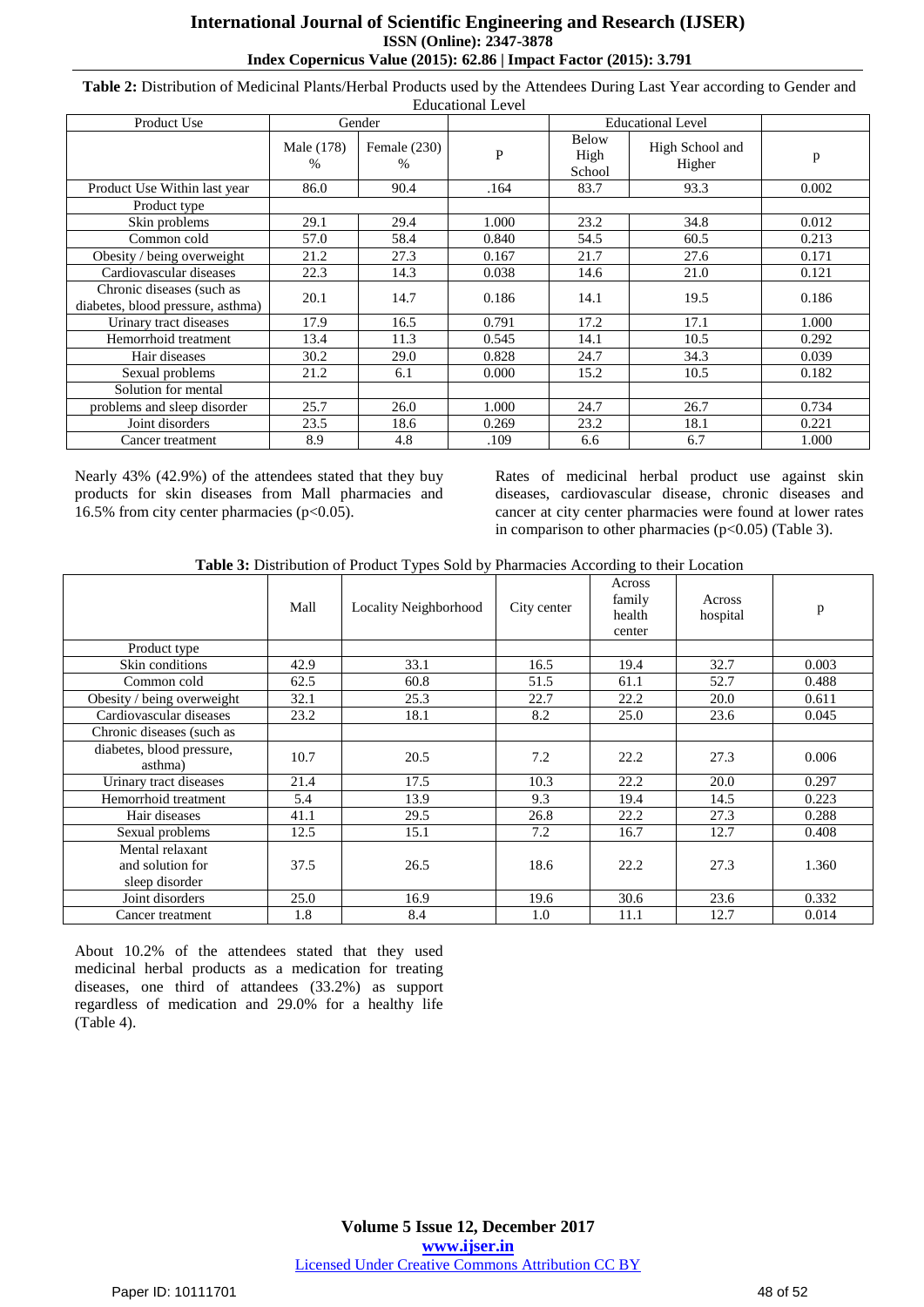#### **International Journal of Scientific Engineering and Research (IJSER) ISSN (Online): 2347-3878 Index Copernicus Value (2015): 62.86 | Impact Factor (2015): 3.791**

**Table 4:** Distribution of Answers of attendees to the Question Generally for what Purpose you Use Medicinal Plants and/or Medicinal Herbal Products

| wican mar Tichoal I Tougles                                                                                    |      |
|----------------------------------------------------------------------------------------------------------------|------|
| Purpose of Using Medicinal Plants and/or Medicinal Herbal Products                                             | $\%$ |
| I use for disease treatment as medication                                                                      | 10,2 |
| I use for disease treatment as medication -I use as support besides medication<br>I use                        | 3.4  |
| I use for disease treatment as medication- I use as support besides medication I use I prefer for healthy life | 8.0  |
| I use for disease treatment as medication-                                                                     | 2.7  |
| - I use as support besides medication.                                                                         | 33.2 |
| - I use as support besides medication. I prefer for healthy life                                               | 10.2 |
| I prefer for healthy life                                                                                      | 29.0 |
| - I do not prefer using herbal products                                                                        | 3.2  |

It was observed that attendees with high school or higher education prefer internet more both for obtaining information and for purchases $(p<0.05)$ .

When scores of preferring herbal and/or medicinal herbal products for the purpose of treatment or support for treatment in the event of having various medical problems based on gender and educational levels were compared, female attendees stated they would prefer to use herbal products as mental relaxants and for sleep issues, male attendees stated for sexual problems  $(p<0.05)$ .

The attendees stated that they prefer pharmacists most with  $2.08 \pm 1.90$  points as professional group they obtain consultancy about herbal products they use for the purpose of treatment or support for treatment and pharmacies most with1.69  $\pm$  1.31 points as point of purchase of medicinal plants and/or medicinal herbal products (Table 5).

**Table 5:** Point averages of places the Attendees take advice about use of herbs and/or medicinal herbal products used for treatment or support for treatment

| Point averages of places the Attendees prefer to take advice about use of herbs and/or medicinal herbal products |                  |  |  |  |
|------------------------------------------------------------------------------------------------------------------|------------------|--|--|--|
| Doctor                                                                                                           | $2.90 \pm 2.399$ |  |  |  |
| Pharmacist                                                                                                       | $2.08 \pm 1.908$ |  |  |  |
| Herbalist                                                                                                        | $4.88 \pm 2.382$ |  |  |  |
| Visual and Print Media                                                                                           | $5.06 \pm 2.169$ |  |  |  |
| Internet                                                                                                         | $4.70 \pm 2.317$ |  |  |  |
| Kith and Kin                                                                                                     | $4.72 \pm 2.377$ |  |  |  |
| Other                                                                                                            | $6.41 \pm 1.616$ |  |  |  |
| Point averages of places the Attendees prefer to purchase medicinal plants and/or medicinal herbal products      |                  |  |  |  |
| Pharmacist                                                                                                       | $1.69 \pm 1.317$ |  |  |  |
| Herbalist                                                                                                        | $3.13 \pm 1.756$ |  |  |  |
| Internet                                                                                                         | $3.98 \pm 1.447$ |  |  |  |
| Supermarket personal care stores                                                                                 | $4.09 \pm 1.359$ |  |  |  |
| Other                                                                                                            | $4.49 \pm 1.185$ |  |  |  |

The attendees who participated the research stated that they spent TRY 5-50000 in total per person within the last year, in average TRY 700 for medicinal plants or herbal products they use for the purpose of treatment or support for treatment. It was found that according to location of pharmacies, the highest amount in median was spent at Mall pharmacies (median:

TRY 350) (Table6).

| <b>Table 6:</b> Distribution of median values of costs paid by the |
|--------------------------------------------------------------------|
| attendees according to pharmacy locations and medical              |
| problems                                                           |

| Median | $M_1n-max$ |  |  |  |  |
|--------|------------|--|--|--|--|
| 350,00 | 10-5000    |  |  |  |  |
| 200,00 | 5-15000    |  |  |  |  |
| 200,00 | 5-5000     |  |  |  |  |
| 300,00 | 5-2000     |  |  |  |  |
| 200,00 | 5-50000    |  |  |  |  |
| 250,00 | 5-50000    |  |  |  |  |
|        |            |  |  |  |  |

## **4. Discussion**

It was observed that there are many survey reviews in various countries about points of view of various segments of population, physicians and other healthcare workers on herbal products. Even if some survey studies have performed in Turkey also, it stands out that there is insufficiency in this regard currently. This research will contribute to revealing point of view of Turkish people through scientific surveys.

The rate of using medicinal plants or herbal products for the purpose of treatment or support for treatment is high in the study. Martins Ekor (2007) also supported that the use of herbal medicinal products and supplements has increased tremendously over the past three decades with not less than 80% of people worldwide relying on them for some part of primary healthcare (18). Another study has stated that use of herbal and other natural treatments has been reported to be increasing in the United States and Canada (24).Educational level of the survey participants is high, and they closely follow written and visual media.

**Volume 5 Issue 12, December 2017 <www.ijser.in>** [Licensed Under Creative Commons Attribution CC BY](http://creativecommons.org/licenses/by/4.0/)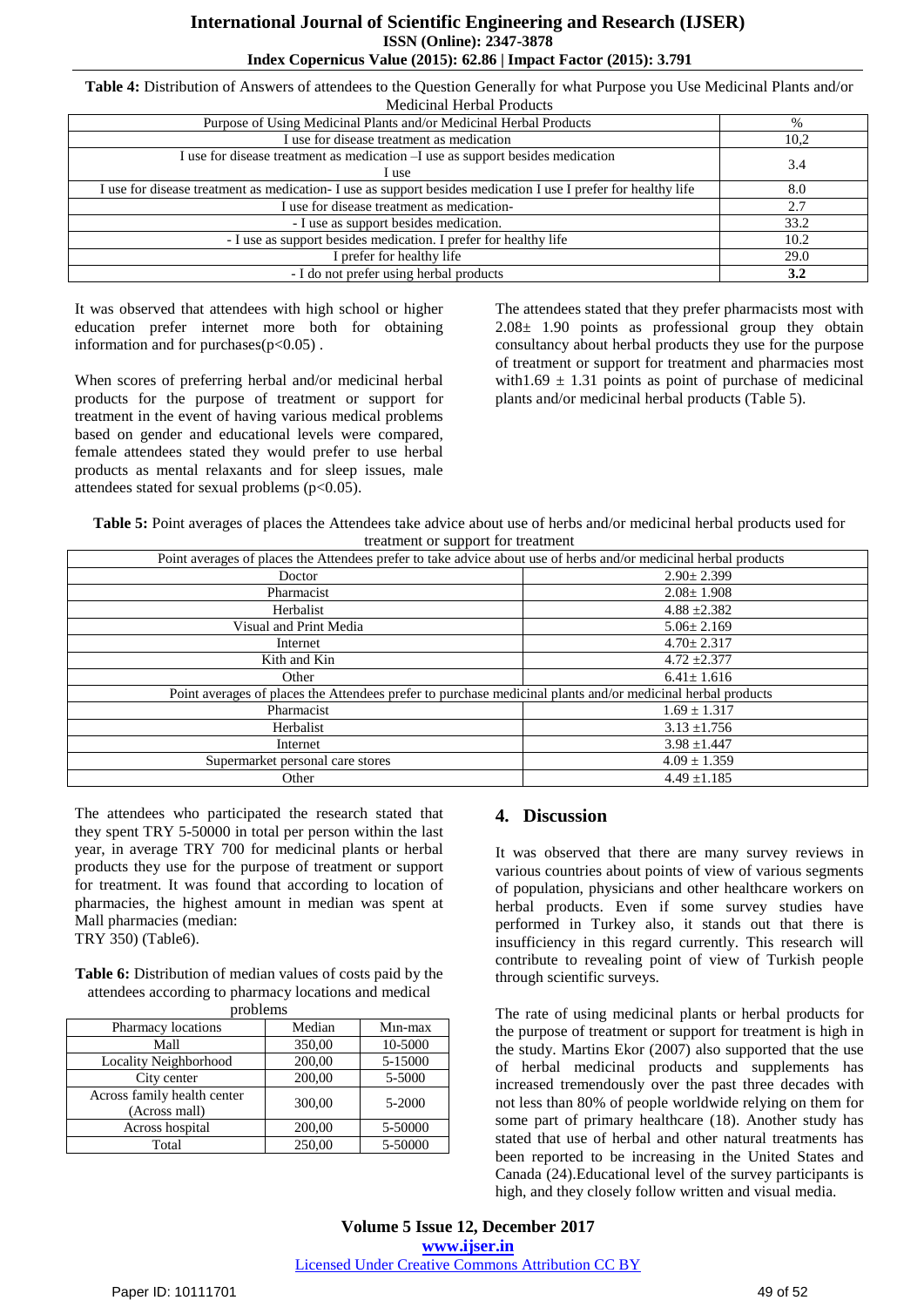The study we conduct at three large provinces show that people with high educational levels prefer more herbal products for the purpose of treatment or support for treatment. A total of 85% of the attendees stated that they would recommend to their next of kin products they used for the purpose of treatment or as support to treatment and benefited.

However1/3 of the attendees stated that they were influenced by programs, advertisements, news etc. of nonphysician on non-pharmacist people in the media. The Regulation on Traditional and Alternative Medicine Practices published at the Official Gazette on 27 October 2014 in Turkey would increase rates of use of TAT (25). Participation of pharmacists more actively in such practices would prevent many negative impacts from emerging.

A total of 34.8% of those with education level of high school and higher stated that they preferred to use herbal products for the treatment or support for treatment of skin diseases and  $34.3\%$  against hair diseases ( $p<0.05$ ). On the other hand, no statistical difference was found between rates of other medicinal herbal products used and educational level (p>0.05 )

The study shows usage rates of herbal products for the purpose of treatment or support for treatment within the last year was 90.4% for females and 86% for males whereas this difference was not found to be significant statistically (p>0.05). Another study also supported that women had a higher probability of using herbal medicine and/or food supplements in comparison with men (26).

It was determined that female attendees and attendees with high school or higher education received recommendations about use of plants and/or medicinal herbal products they use as treatment or support for treatment mostly from doctors, again male attendees with high school or higher education preferred internet  $(p<0.05)$ .

It was determined that male attendees mostly prefer internet for purchasing plants and/or medicinal herbal products they use for treatment or support for treatment, the attendees with high school and higher education prefer purchasing products from herbalists less  $(p<0.05)$ .

When points of the attendees for preferring use of herbal and/or medicinal herbal products for the purpose of treatment or support for treatment in the event of having various medical conditions based on gender and educational levels are compared, female attendees prefer as mental relaxants and for sleep issues, male attendees stated for cardiovascular diseases sexual problems (p<0.05).However, no statistical difference was found between rates of other medicinal herbal products used and gender (p>0.05 ).

Only 10.2 % of the attendees stated that they used medicinal herbal products they use as medication for treating diseases while 33.2% as support beside medication and 29.0% for a healthy life.

Nearly half of the attendees (42.9%) state that they purchase products for skin diseases from Mall pharmacy and 16.5% from pharmacies located at city center( $p<0.05$ ). Rates of medicinal herbal product use for the purpose of treatment or for support of treatment against skin disease, cardiovascular diseases, chronic diseases and cancer at city center pharmacies were found to be lower in comparison to other pharmacies ( $p<0.05$ ).

The attendees who participated the research stated that they spent TRY 5-50000 in total per person within the last year, in average TRY 700 for medicinal plants or herbal products they use for the purpose of treatment or support for treatment. It was found that according to location of pharmacies, the highest amount in median was spent at Mall pharmacies (median: TRY 350).

A study conducted shows that total monthly cost of product for patients using herbal products was less than TRY 50. Annual amount was TRY 600 (27). In our research, the attendees who participated the research stated that they spent TRY 5-50000 in total per person within the last year, in average TRY 700 for medicinal plants or herbal products they use for the purpose of treatment or support for treatment.

## **5. Conclusions**

The fact that the study was conducted in 3 large cities and high educational level of the attendees caused us to obtain results showing more conscious approach towards medicinal plants and herbal products. It was seen that the attendees mostly consult with pharmacies and they generally prefer pharmacies for product procurement and they paid attention to quality of products purchased.

Supply by pharmacies who got undergraduate education on medicinal plants, who are familiar with pants, aware of their impact and deem them as medication would minimize potential side effects and interactions with medications used by patients.

Many survey studies determine that patients do not mention herbal treatments they use in addition to conventional medication to their physician is most probably due to the belief that physician does not know such preparations, does not trust herbal medications and accordingly they may prevent the patient from use. Actually, this datum shows us how much physicians have an important role in phytotherapy. It is obvious that recommendation of herbal medications by physicians would be extremely effective in the eyes of public and risks arising from misuse would be minimized.

The survey study revealed that guidance of people in the media by non-specialist persons about treatment with herbal medications and herbs to the extent of exploitation and providing the people with false information is extremely damaging.

Similar survey studies conducted in other countries showed that the majority of herbal medication users are females. Our survey found approximately similar levels for male and female attendees. It was determined that

**Volume 5 Issue 12, December 2017 <www.ijser.in>** [Licensed Under Creative Commons Attribution CC BY](http://creativecommons.org/licenses/by/4.0/)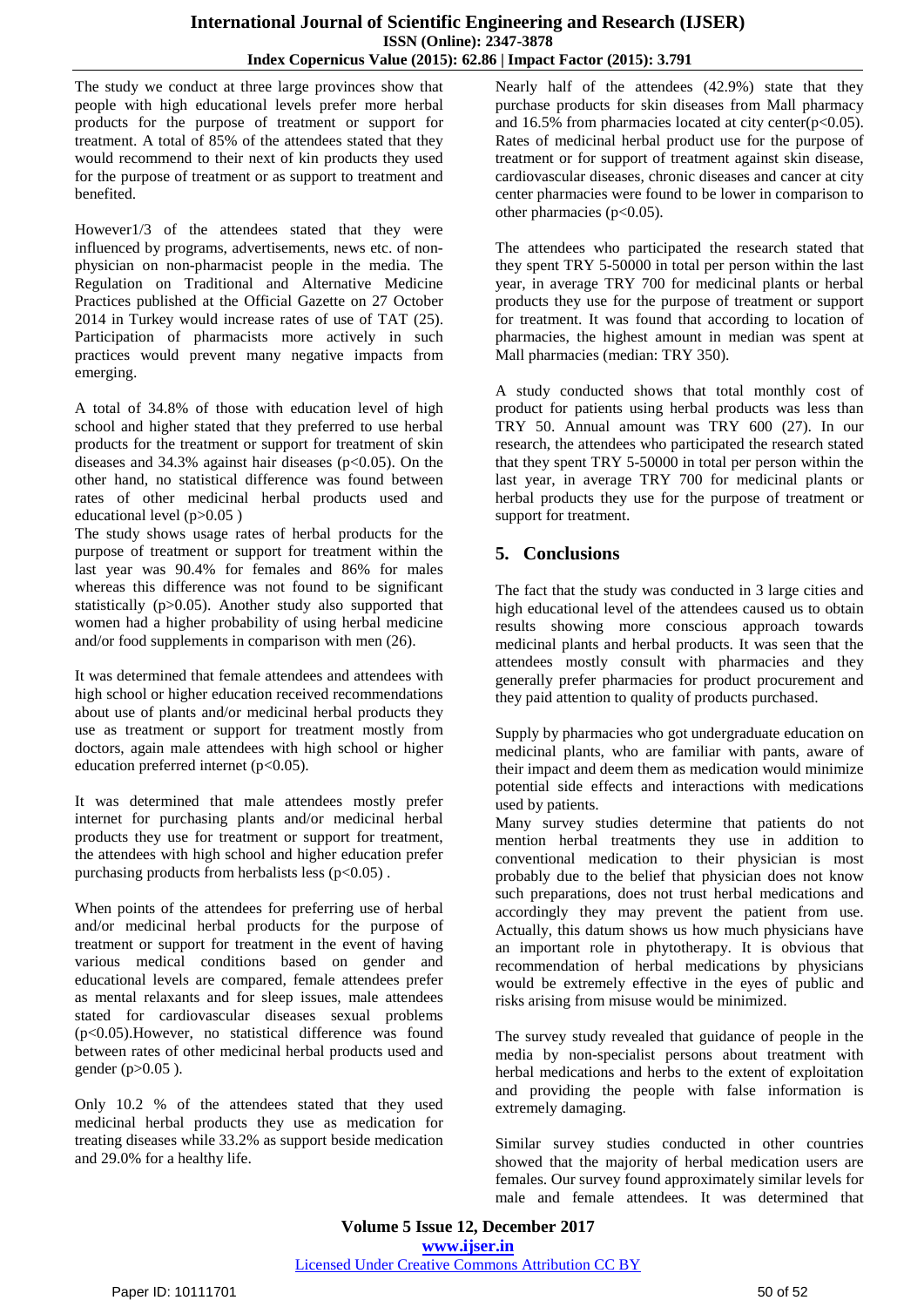educational level and rates of using herbal medication indicates correlation in many studies. Our survey results illustrate that as educational level increases, rate of using herbal medication increases.

On the other hand, survey studies show that rate of using herbal medication increases in people with high financial income levels. Since herbal medications are usually expensive, this may be associated with increase of usage rate in the group with high purchasing power.

Even if it is shown that habits of the society for using herbal preparations are prevalent, arrangements related to quality control and analyses of such preparations is not at adequate level which creates problems.

This study determined for the first time annual expenditure figures of Turkish people in herbal product use. This may be deemed an indicator that the people have faith in herbal medications and do not abstain from spending money. Accordingly, in the sense of protecting public health, it is a requirement the Ministries promptly issue arrangements needed for availability in the market of herbal products in the quality the people deserve without confusion of authority, fully drawing framework for food supplements and herbal medication concepts and herbs to be used, necessary activities should be made.

The Regulation on Traditional and Alternative Medicine Practices published at the Official Gazette on 27 October 2014 in Turkey would increase rates of use of TAT. Participation of pharmacists more actively in such practices would prevent many negative impacts from emerging.

#### **References**

- [1] Karel Knotek, Vladimir verner,Petra [Chaloupkova,](javascript:void(0);) Ladislay Kokoska. Prevalence and use of herbal products in the Czech Republic: Over-the-counter survey among adult pharmacies clients. Complementary Therapy in Medicine. 2012;20(4):199–206, DOl: HTTP://dk.doi.org/10.1016/j.ctim.2011.12.010.
- [2] Gray RE, Fitch M, Goel V, Franssen E, Labrecque M. Utilization of complementary/alternative services by women with breast cancer. J Health Soc Policy. 2003;16:75-84.
- [3] Nicoletti M. Nutraceuticals and botanicals: Overview and perspectives. Int J Food Sci Nutr. 2012; 63(1):2-6. PMID:22360273
- [4] Zhang X. WHO traditional medicine strategy 2002– 2005. Geneva: World Health Organization. 2002 (WHO/EDM/ TRM/2002.1).
- [5] Rafferty AP, McGee HB, Miller CE, Reyes M. Prevalence of complementary and alternative medicine use: state-specific estimates from the 2001 Behavioral Risk Factor Surveillance System. AmericanJournal of Public Health. 2002;92(10):1598– 600. PMID:12356602
- [6] Abu-Irmaileh BE, Afifi FU. Herbal medicine in Jordan with special emphasis on commonly used

herbs. J Ethnopharmacol. 2003;89(2-3):193-7. PMID:14611882

- [7] Foote JA, Murphy SP, Wilkens LR, Hankin JH, Henderson BE, Kolonel LN. Factors associated with dietary supplement use among healthy adults of five ethnicities: the Multiethnic Cohort Study. Am J Epidemiol. 2003;157(10):888–97. PMID:12746241.
- [8] Bouldin AS, Smith MC, Garner DD, Szeinbach SL, Frate DA, Croom EM. Pharmacy and herbal medicine in the US.Social Science & Medicine. 1999; 49: 279– 289, View in Article | [CrossRef](http://www.complementarytherapiesinmedicine.com/servlet/linkout?suffix=e_1_5_1_2_7_2&dbid=16&doi=10.1016/j.ctim.2011.12.010&key=10.1016%2FS0277-9536%2899%2900118-5&cf=) | [PubMed](http://www.complementarytherapiesinmedicine.com/servlet/linkout?suffix=e_1_5_1_2_7_2&dbid=8&doi=10.1016/j.ctim.2011.12.010&key=10414835&cf=) | Scopus.
- [9] Planta M, Gundersen B, Petitt JC. Prevalence of the use of HP in a low-income population. Family Medicine. 2000; 32: 252–257, View in Article | [PubMed.](http://www.complementarytherapiesinmedicine.com/servlet/linkout?suffix=e_1_5_1_2_8_2&dbid=8&doi=10.1016/j.ctim.2011.12.010&key=10782371&cf=)
- [10]Archer SL, Stamler J, Moag-Stahlberg A, Van Horn L, Garside D, Chan Q, et al. Association of dietary supplement use with specific micronutrient intakes among middle-aged American men and women: the INTERMAP Study. J Am Diet Assoc. 2005;105(7):1106–14. PMID:15983530.
- [11]Molassiotis A, Fernadez-Ortega P, Pud D, et al. Use of complementary and alternative medicine in cancer patients: A European survey. Ann Oncol. 2005;16:655-63.
- [12]Cem B. Sahin AS, Sahin TK. A survey of Turkish hospital patients' use of herbal medicine. Europian Journal of Integrative Medicine. 2013; 5(6) 547-552.
- [13]Katrina Armstrong J, Sanford Schwartz, David A, Asch. Direct sale of Sildenafil (Viagra) to consumers over the internet. N Engl J Med. 1999; 341:1389- 1392. DOI:10.1056/NEJM199910283411810·
- [14]Robert Alan Bonakdar. Herbal cancer cures on theweb: Noncompliance with the dietary dupplement health and education act. Fam Medicine. 2002; 34(7): 522-7.
- [15]Souad Skalli, Abdelhamid Zaid, Rachida Soulaymani. Drug Interactions With Herbal Medicines. The Drug Monid. Review Article. 2007;29(6).www.who.int/medicines/areas/.../13\_bis\_s kalli\_article.pdf
- [16]Shrivastava S, Dube D, Kapoor, Dubey P. The Pharmacist's Role in Herbal Care.Medscape Pharmacists. 2007
- [17]A R Mullaichairam. Counterfeit herbal medicine. International Journal of Nutrition, Pharmacology, Neurological Diseases. 2011; 1( 2) 97-102.
- [18] Martins Ekor. The growing use of herbal medicines: issues relating to adverse reactions and challenges in monitoring safety. frontiers in Pharmacology. 2004. doi:10.3389/fphar.2013.00177.
- [19]Debjit Bhowmik, KP Sampath Kumar, Pankaj Tripathi, Chiranjib.B . Traditional herbal medicines: An overview. Arc. Apl. Sci. Res., 2009;1 (2) 165-177.
- [20] Naim Nur. Knowledge and behaviors related to herbal remedies: A cross sectional epidemiological study in adults in middle Anatolia, Turkey. Health and Social care in Community 2010;18(4) 389-395.
- [21]Servet Hacivelioğlu, Gülşen Vurur, Ahmet Uysal, Meryem Gencer, Ayşenur Çakir Güngör, Emine Coşar. Use of herbal products for alleviating gynecological complaints by Turkish women: A